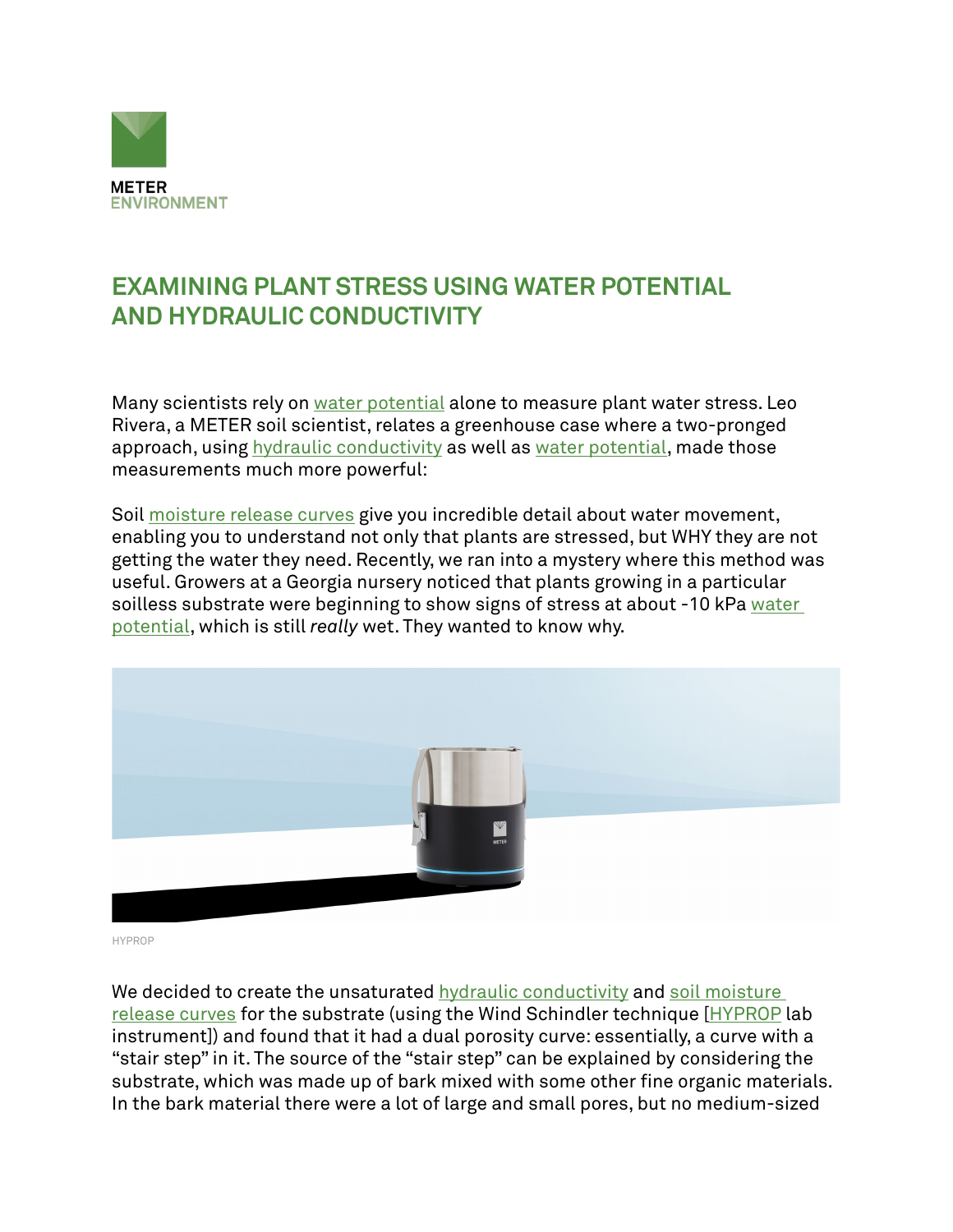pores (this is called a "gap-graded" pore size distribution). This gap in the pore size distribution reduced the [unsaturated hydraulic conductivity](https://www.metergroup.com/environment/products/mini-disk-infiltrometer/) and caused the stress. Even though there was available water in the soil, it couldn't flow to the plant roots.



**Figure 1.** A dual porosity moisture release curve: essentially, a curve with a "stair step" in it. The source of the "stair step" is caused by a "gap-graded" pore size distribution.

That would have been pretty hard to understand without detailed [hydraulic](https://www.metergroup.com/meter_knowledgebase/how-to-measure-soil-hydraulic-conductivity-which-method-is-right-for-you/)  [conductivity](https://www.metergroup.com/meter_knowledgebase/how-to-measure-soil-hydraulic-conductivity-which-method-is-right-for-you/) and soil moisture release curves—curves with more detail than most traditional techniques can provide. Our measurements showed that unsaturated hydraulic conductivity can have a major effect on how available water is to plants. Our theory about the soilless substrate was that as the roots were taking up water, they dried the soil around them pretty quickly. In a typical mineral soil, the continuous pore size distribution would allow water to flow along a water potential gradient from the surrounding area to the soil adjacent to the roots. In the bark, the roots dried the area around them in the same way, but the gap in pore size distribution created low hydraulic conductivity and prevented water from moving into the soil adjacent to the roots. This caused plants to start stressing even though the substrate was still quite wet.

We were pretty excited about this discovery. It shows that water potential, though critical, may not always tell the whole story. Using technology to measure the full